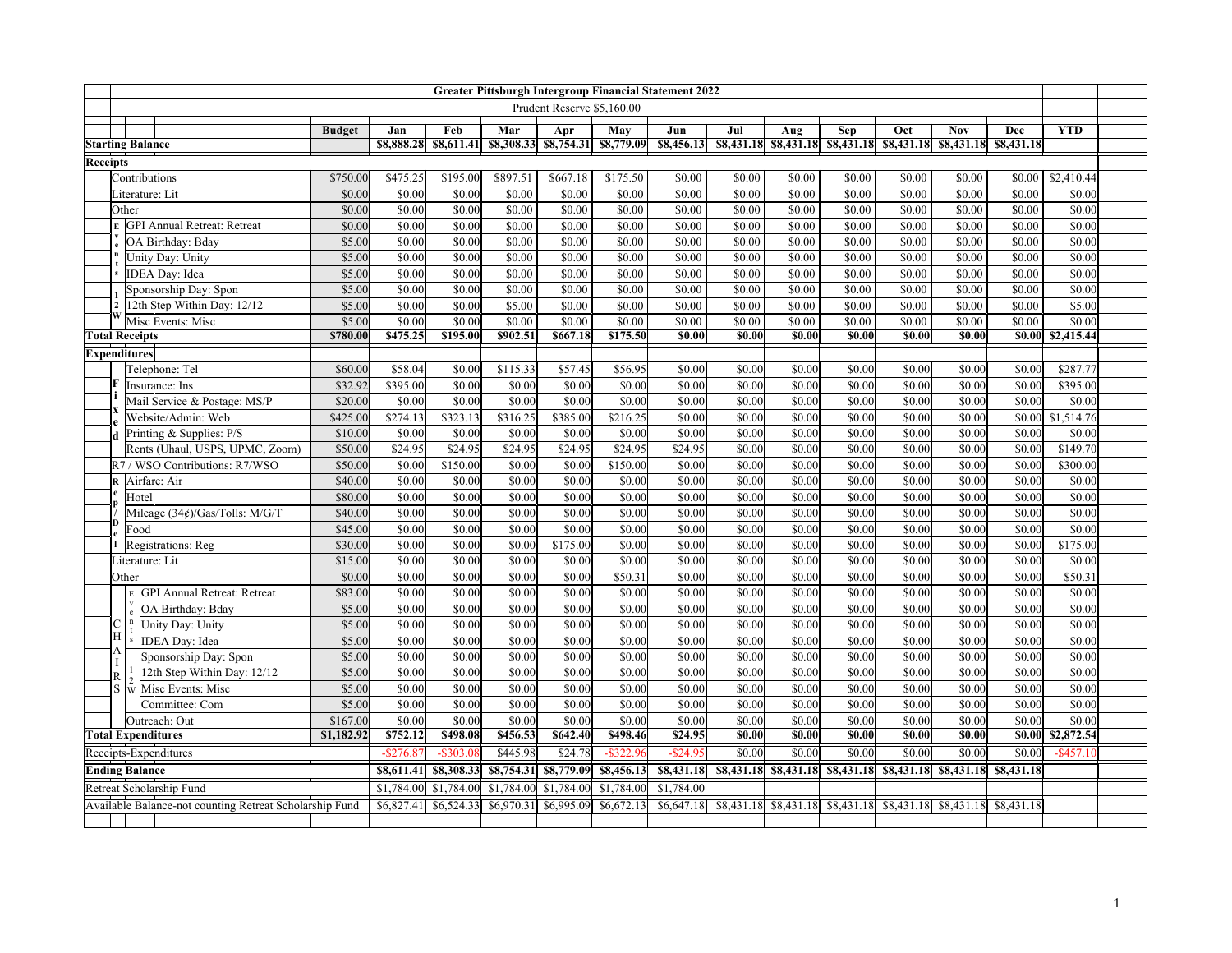|       |                                           |                 |          |          |          |          |          | 2022 Contributions & GPI Representation DETAILS      |                    |                    |                    |                    |                    |                    |           |                     |
|-------|-------------------------------------------|-----------------|----------|----------|----------|----------|----------|------------------------------------------------------|--------------------|--------------------|--------------------|--------------------|--------------------|--------------------|-----------|---------------------|
|       |                                           |                 |          |          |          |          |          | Groups listed in italics closed during the past year |                    |                    |                    |                    |                    |                    |           |                     |
| Mtg#  | Group                                     | <b>GPI</b> Rep? | Jan      | Feb      | Mar      | Apr      | May      | Jun                                                  | Jul                | Aug                | Sep                | Oct                | <b>Nov</b>         | Dec                | Gratitude | <b>YTD</b>          |
|       | 40275 Sun 8:30a Swissvale                 |                 | \$0.00   | \$0.00   | \$0.00   | \$0.00   | \$0.00   | \$0.00                                               | \$0.00             | \$0.00             | \$0.00             | \$0.00             | \$0.00             | \$0.00             | \$0.00    | \$0.00              |
| n/a   | Sun 3:45 GPI Speaker                      | n/a             | \$0.00   | \$0.00   | \$0.00   | \$10.00  | \$0.00   | \$0.00                                               | \$0.00             | \$0.00             | \$0.00             | \$0.00             | \$0.00             | \$0.00             | \$0.00    | \$10.00             |
| 30636 | Sun 5p Pgh-Shadyside                      |                 | \$0.00   | \$0.00   | \$0.00   | \$0.00   | \$0.00   | \$0.00                                               | \$0.00             | \$0.00             | \$0.00             | \$0.00             | \$0.00             | \$0.00             | \$0.00    | $\overline{$}80.00$ |
| 45214 | Sun 6p Brentwood                          |                 | \$0.00   | \$25.00  | \$150.00 | \$0.00   | \$0.00   | $\sqrt{$0.00}$                                       | \$0.00             | \$0.00             | \$0.00             | \$0.00             | \$0.00             | 50.00              | \$0.00    | \$175.00            |
| 30840 | Sun 7p Wexford                            |                 | \$0.00   | \$0.00   | \$25.00  | \$25.00  | \$0.00   | \$0.00                                               | \$0.00             | \$0.00             | \$0.00             | \$0.00             | \$0.00             | \$0.00             | \$0.00    | \$50.00             |
| 08183 | Mon 1:30p Mt Lebanon                      |                 | \$0.00   | \$0.00   | \$50.00  | \$0.00   | \$0.00   | \$0.00                                               | \$0.00             | \$0.00             | \$0.00             | \$0.00             | \$0.00             | \$0.00             | \$0.00    | \$50.00             |
| 50391 | Mon 7p Pgh-Sq Hill                        |                 | \$0.00   | \$0.00   | \$0.00   | \$0.00   | \$0.00   | \$0.00                                               | \$0.00             | \$0.00             | \$0.00             | \$0.00             | \$0.00             | \$0.00             | \$0.00    | $\overline{S0.00}$  |
| 32035 | Mon 7p Sewickley                          |                 | 50.00    | \$0.00   | \$0.00   | \$0.00   | \$0.00   | \$0.00                                               | \$0.00             | \$0.00             | \$0.00             | \$0.00             | \$0.00             | 50.00              | \$0.00    | $\overline{S0.00}$  |
| 18608 | Mon 7:30p Brentwood                       |                 | \$0.00   | \$0.00   | \$60.00  | \$0.00   | \$0.00   | \$0.00                                               | \$0.00             | \$0.00             | \$0.00             | \$0.00             | \$0.00             | \$0.00             | \$0.00    | \$60.00             |
| 38419 | Mon 7:30p Lower Burrell                   |                 | \$0.00   | \$25.00  | \$0.00   | \$90.00  | \$25.00  | \$0.00                                               | \$0.00             | \$0.00             | \$0.00             | \$0.00             | \$0.00             | \$0.00             | \$0.00    | \$140.00            |
| 35744 | Tue 10a Beaver                            |                 | \$60.00  | \$25.00  | \$60.00  | \$0.00   | \$60.00  | \$0.00                                               | \$0.00             | \$0.00             | \$0.00             | \$0.00             | \$0.00             | \$0.00             | \$0.00    | \$205.00            |
| 89808 | Tue 10a Zoom                              |                 | \$0.00   | \$0.00   | \$0.00   | \$0.00   | \$0.00   | \$0.00                                               | \$0.00             | \$0.00             | \$0.00             | \$0.00             | \$0.00             | \$0.00             | \$0.00    | \$0.00              |
| 05339 | Tue 6p Monesson                           |                 | \$0.00   | \$0.00   | \$0.00   | \$0.00   | \$0.00   | 50.00                                                | \$0.00             | \$0.00             | \$0.00             | \$0.00             | \$0.00             | \$0.00             | \$0.00    | $\overline{$}80.00$ |
| 38451 | Tue 6:30p Bellevue                        |                 | \$0.00   | \$0.00   | \$0.00   | \$0.00   | \$0.00   | \$0.00                                               | \$0.00             | \$0.00             | \$0.00             | \$0.00             | \$0.00             | \$0.00             | \$0.00    | $\overline{$0.00}$  |
| 00242 | Tue 7p Bedford                            |                 | \$0.00   | \$0.00   | \$57.78  | \$0.00   | \$0.00   | \$0.00                                               | \$0.00             | \$0.00             | \$0.00             | \$0.00             | \$0.00             | \$0.00             | \$0.00    | \$57.78             |
| 52941 | Tue 7p Plum Borough                       |                 | \$36.00  | \$0.00   | \$0.00   | \$30.00  | \$0.00   | \$0.00                                               | \$0.00             | \$0.00             | \$0.00             | \$0.00             | \$0.00             | \$0.00             | \$0.00    | \$66.00             |
| 35379 | Tue 7:15p Mt Lebanon                      |                 | \$0.00   | \$0.00   | \$50.00  | \$0.00   | \$0.00   | \$0.00                                               | \$0.00             | \$0.00             | \$0.00             | \$0.00             | \$0.00             | \$0.00             | \$0.00    | \$50.00             |
| 46651 | Wed 10a Pgh-E Liberty                     |                 | \$45.00  | \$0.00   | \$0.00   | \$0.00   | \$0.00   | \$0.00                                               | \$0.00             | \$0.00             | \$0.00             | \$0.00             | \$0.00             | \$0.00             | \$0.00    | \$45.00             |
| 57099 | Wed 6:30p Sewickley                       |                 | \$0.00   | \$0.00   | \$70.00  | \$0.00   | \$0.00   | \$0.00                                               | \$0.00             | \$0.00             | \$0.00             | \$0.00             | \$0.00             | \$0.00             | \$0.00    | \$70.00             |
| 53397 | Wed 7p Pgh-Greenfield                     |                 | \$0.00   | \$0.00   | \$0.00   | \$0.00   | \$0.00   | \$0.00                                               | \$0.00             | \$0.00             | \$0.00             | \$0.00             | \$0.00             | \$0.00             | \$0.00    | $\overline{$0.00}$  |
| 45420 | Thu 10a Aspinwall                         |                 | \$252.00 | \$0.00   | \$0.00   | \$0.00   | \$0.00   | \$0.00                                               | \$0.00             | \$0.00             | \$0.00             | \$0.00             | \$0.00             | \$0.00             | \$0.00    | \$252.00            |
| 57156 | Thu 6p Meadville                          |                 | \$0.00   | \$0.00   | \$60.00  | \$0.00   | \$0.00   | \$0.00                                               | \$0.00             | \$0.00             | \$0.00             | \$0.00             | \$0.00             | \$0.00             | \$0.00    | \$60.00             |
| 35743 | Thu 6p Pleasant Hills                     |                 | \$0.00   | \$0.00   | \$25.00  | \$0.00   | \$0.00   | \$0.00                                               | \$0.00             | \$0.00             | \$0.00             | $\sqrt{$0.00}$     | \$0.00             | \$0.00             | \$0.00    | \$25.00             |
| 26529 | Thu 7p Monroeville                        |                 | \$0.00   | \$0.00   | \$0.00   | \$0.00   | \$0.00   | \$0.00                                               | \$0.00             | \$0.00             | \$0.00             | \$0.00             | \$0.00             | \$0.00             | \$0.00    | $\overline{50.00}$  |
| 35382 | Thu 7p Pgh-Oakland                        |                 | \$20.00  | \$0.00   | \$11.16  | \$0.00   | \$0.00   | \$0.00                                               | \$0.00             | \$0.00             | \$0.00             | \$0.00             | \$0.00             | \$0.00             | \$0.00    | \$31.16             |
| 06751 | Thu 7p Wintersville, OH                   |                 | \$0.00   | \$0.00   | \$0.00   | \$0.00   | \$0.00   | \$0.00                                               | \$0.00             | \$0.00             | \$0.00             | \$0.00             | \$0.00             | \$0.00             | \$0.00    | $\overline{$0.00}$  |
|       | 89289 Fri 12:30p Zoom                     |                 | \$0.00   | \$0.00   | \$0.00   | \$0.00   | \$0.00   | \$0.00                                               | \$0.00             | \$0.00             | \$0.00             | \$0.00             | \$0.00             | \$0.00             | \$0.00    | $\overline{50.00}$  |
| 40871 | Fri 5:30p Pgh-E Liberty                   |                 | \$0.00   | \$0.00   | \$0.00   | \$0.00   | \$0.00   | \$0.00                                               | \$0.00             | \$0.00             | \$0.00             | \$0.00             | \$0.00             | \$0.00             | \$0.00    | \$0.00              |
| 46206 | Sat 9a Bellevue                           |                 | \$0.00   | \$0.00   | \$0.00   | \$0.00   | \$0.00   | \$0.00                                               | \$0.00             | \$0.00             | \$0.00             | \$0.00             | \$0.00             | \$0.00             | \$0.00    | \$0.00              |
| 47045 | Sat 9a Pgh-Shadyside                      |                 | \$0.00   | \$120.00 | \$0.00   | \$84.00  | \$0.00   | \$0.00                                               | \$0.00             | \$0.00             | \$0.00             | \$0.00             | \$0.00             | \$0.00             | \$0.00    | \$204.00            |
|       | 16716 Sat 9:30a Franklin                  |                 | \$0.00   | \$0.00   | \$0.00   | \$60.00  | \$0.00   | \$0.00                                               | \$0.00             | \$0.00             | \$0.00             | \$0.00             | \$0.00             | \$0.00             | \$0.00    | \$60.00             |
| 37759 | Sat 10a Johnstown                         |                 | \$0.00   | \$0.00   | \$0.00   | \$0.00   | \$0.00   | \$0.00                                               | \$0.00             | \$0.00             | \$0.00             | \$0.00             | \$0.00             | \$0.00             | \$0.00    | $\overline{$}80.00$ |
| 18053 | Sat 10a Monroeville                       |                 | \$0.00   | \$0.00   | \$0.00   | \$0.00   | \$0.00   | \$0.00                                               | \$0.00             | \$0.00             | \$0.00             | \$0.00             | \$0.00             | $\overline{$0.0}$  | \$0.00    | $\overline{$}80.00$ |
|       | 40050 Sat 10a Wheeling, WV                |                 | \$0.00   | \$0.00   | \$0.00   | \$187.80 | \$0.00   | \$0.00                                               | \$0.00             | \$0.00             | \$0.00             | \$0.00             | \$0.00             | \$0.00             | \$0.00    | \$187.80            |
|       | 54740 Sat 10:30a Bridgeport, WV           |                 | \$62.25  | \$0.00   | \$0.00   | \$17.38  | \$0.00   | \$0.00                                               | \$0.00             | \$0.00             | \$0.00             | \$0.00             | \$0.00             | \$0.00             | \$0.00    | \$79.63             |
| 47733 | Sat 10:30a Castle Shannon                 |                 | \$0.00   | \$0.00   | \$25.00  | \$0.00   | \$0.00   | \$0.00                                               | \$0.00             | \$0.00             | \$0.00             | \$0.00             | \$0.00             | \$0.00             | \$0.00    | \$25.00             |
| 40088 | Sat 10:30a Cranberry Twp                  |                 | \$0.00   | \$0.00   | \$197.57 | \$0.00   | \$80.50  | \$0.00                                               | \$0.00             | \$0.00             | \$0.00             | \$0.00             | \$0.00             | \$0.00             | \$0.00    | \$278.07            |
| n/a   | Individuals                               |                 | \$0.00   | \$0.00   | \$56.00  | \$163.00 | \$10.00  | \$0.00                                               | \$0.00             | \$0.00             | \$0.00             | \$0.00             | \$0.00             | \$0.00             | \$0.00    | \$229.00            |
|       | <b>Monthly Totals and Gratitude Total</b> |                 | \$475.25 | \$195.00 | \$897.51 | \$667.18 | \$175.50 | \$0.00                                               | $\overline{S0.00}$ | $\overline{$0.00}$ | $\overline{$0.00}$ | $\overline{$0.00}$ | $\overline{S0.00}$ | $\overline{$}0.00$ | \$0.00    |                     |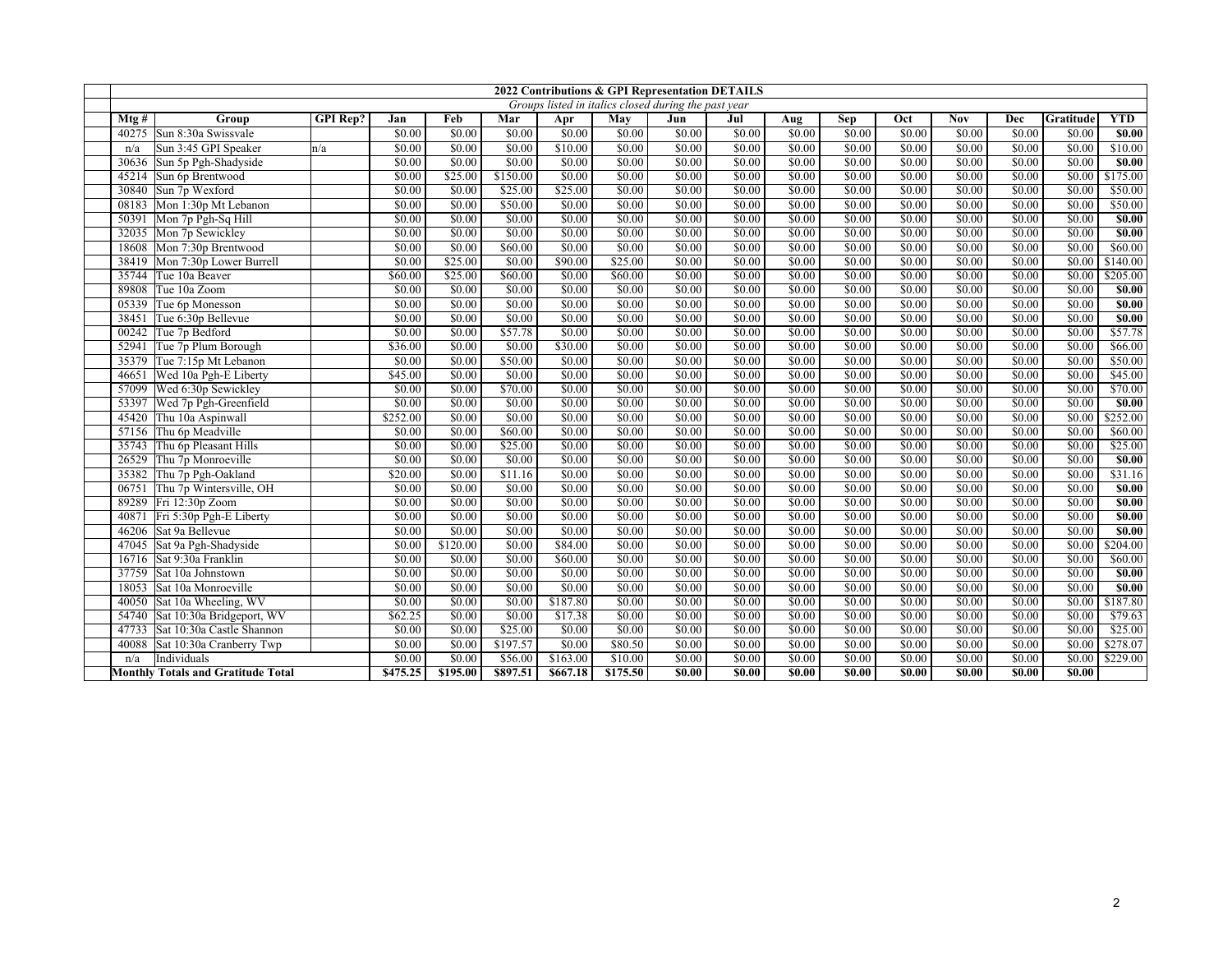### **INTERGROUP RECEIPTS**

**April**

Totals: \$667.18 \$0.00 \$0.00 \$0.00 \$0.00 \$0.00 \$0.00 \$0.00 \$0.00 \$0.00 \$667.18

|       |                                                                                                                                        |                  |          |     |               | Events |       |      | 12 Within             |  |  |          |
|-------|----------------------------------------------------------------------------------------------------------------------------------------|------------------|----------|-----|---------------|--------|-------|------|-----------------------|--|--|----------|
| Date  | Person / Entity                                                                                                                        | Check # Contrib. |          | Lit | Other Retreat | Bday   | Unity | Idea | Spon   $12/12$   Misc |  |  | Total    |
| April | <b>Total Contributions</b>                                                                                                             |                  | \$667.18 |     |               |        |       |      |                       |  |  | \$667.18 |
|       |                                                                                                                                        |                  |          |     |               |        |       |      |                       |  |  | \$0.00   |
|       |                                                                                                                                        |                  |          |     |               |        |       |      |                       |  |  | \$0.00   |
|       |                                                                                                                                        |                  |          |     |               |        |       |      |                       |  |  | \$0.00   |
|       |                                                                                                                                        |                  |          |     |               |        |       |      |                       |  |  | \$0.00   |
|       |                                                                                                                                        |                  |          |     |               |        |       |      |                       |  |  | \$0.00   |
|       |                                                                                                                                        |                  |          |     |               |        |       |      |                       |  |  | \$0.00   |
|       |                                                                                                                                        |                  |          |     |               |        |       |      |                       |  |  | \$0.00   |
|       |                                                                                                                                        |                  |          |     |               |        |       |      |                       |  |  | \$0.00   |
|       |                                                                                                                                        |                  |          |     |               |        |       |      |                       |  |  | \$0.00   |
|       |                                                                                                                                        |                  |          |     |               |        |       |      |                       |  |  | \$0.00   |
|       |                                                                                                                                        |                  |          |     |               |        |       |      |                       |  |  | \$0.00   |
|       | Annual Batront Cabalanchin Eurola Ta Ba Camind Augu Eurol 2040, 8,2000 = 6847 - Blue (6955, Jan) (6255, Sab) (625, Sab)(625, Sab)(620) |                  |          |     |               |        |       |      |                       |  |  |          |

#### Annual Retreat Scholarship Funds To Be Carried Over From 2019 & 2020 = \$817 -- Plus (\$255 Jan) (\$355 Feb) (\$27 Mar) (\$35 Apr)(\$295 Aug) = \$1784

## **INTERGROUP EXPENDITURES**

## **April**

Totals: \$642.40 \$57.45 \$0.00 \$0.00 \$385.00 \$0.00 \$24.95 \$0.00 \$0.00 \$0.00 \$0.00 \$0.00 \$0.00 \$0.00 \$0.00 \$0.00 \$0.00 \$0.00 \$0.00 \$0.00 \$0.00 \$0.00 \$0.00 \$0.00 \$0.00 \$0.00 \$0.00 \$0.00 \$0.00 \$0.00 \$0.00 \$0.00 \$0.00 \$0.00 \$0.0

|                  |                            |                   |           |                   |     |      |          |     |         |  |  |  |           |                                        | <b>Chairs</b> |                     |        |  |  |  |                                                       |  |  |
|------------------|----------------------------|-------------------|-----------|-------------------|-----|------|----------|-----|---------|--|--|--|-----------|----------------------------------------|---------------|---------------------|--------|--|--|--|-------------------------------------------------------|--|--|
|                  |                            |                   |           |                   |     |      | Fixed    |     |         |  |  |  | Reps/Dels |                                        |               |                     | Events |  |  |  | 12 Within                                             |  |  |
|                  |                            |                   |           |                   |     |      |          |     | R7/     |  |  |  |           |                                        | Re-           |                     |        |  |  |  |                                                       |  |  |
| Date             | <b>Person / Entity</b>     | Check #           | Total Tel |                   | Ins | MS/P | Web      | P/S | Rents   |  |  |  |           | WSO   Air   Hotel   M/G/T   Food   Reg |               | Lit   Other   treat |        |  |  |  | Bday   Unity   Idea   Spon   12/12   Misc   Com   Out |  |  |
| 4/4/2022         | Jessica F                  | PayPal/C \$385.00 |           |                   |     |      | \$385.00 |     |         |  |  |  |           |                                        |               |                     |        |  |  |  |                                                       |  |  |
| 04/05/22 U-Haul  |                            | Auto              | \$24.95   |                   |     |      |          |     | \$24.95 |  |  |  |           |                                        |               |                     |        |  |  |  |                                                       |  |  |
|                  | 04/11/22 WSBC Registration | PayPal            | \$175.00  |                   |     |      |          |     |         |  |  |  |           | \$175.00                               |               |                     |        |  |  |  |                                                       |  |  |
| 04/28/22 Verizon |                            | Auto              |           | $$57.45$ $$57.45$ |     |      |          |     |         |  |  |  |           |                                        |               |                     |        |  |  |  |                                                       |  |  |
|                  |                            |                   | \$0.00    |                   |     |      |          |     |         |  |  |  |           |                                        |               |                     |        |  |  |  |                                                       |  |  |
|                  |                            |                   | \$0.00    |                   |     |      |          |     |         |  |  |  |           |                                        |               |                     |        |  |  |  |                                                       |  |  |
|                  |                            |                   | \$0.00    |                   |     |      |          |     |         |  |  |  |           |                                        |               |                     |        |  |  |  |                                                       |  |  |
|                  |                            |                   | \$0.00    |                   |     |      |          |     |         |  |  |  |           |                                        |               |                     |        |  |  |  |                                                       |  |  |
|                  |                            |                   | \$0.00    |                   |     |      |          |     |         |  |  |  |           |                                        |               |                     |        |  |  |  |                                                       |  |  |
|                  |                            |                   | \$0.00    |                   |     |      |          |     |         |  |  |  |           |                                        |               |                     |        |  |  |  |                                                       |  |  |
|                  |                            |                   | \$0.00    |                   |     |      |          |     |         |  |  |  |           |                                        |               |                     |        |  |  |  |                                                       |  |  |
|                  |                            |                   | \$0.00    |                   |     |      |          |     |         |  |  |  |           |                                        |               |                     |        |  |  |  |                                                       |  |  |
|                  |                            |                   | \$0.00    |                   |     |      |          |     |         |  |  |  |           |                                        |               |                     |        |  |  |  |                                                       |  |  |
|                  |                            |                   | \$0.00    |                   |     |      |          |     |         |  |  |  |           |                                        |               |                     |        |  |  |  |                                                       |  |  |
|                  |                            |                   | \$0.00    |                   |     |      |          |     |         |  |  |  |           |                                        |               |                     |        |  |  |  |                                                       |  |  |
|                  |                            |                   | \$0.00    |                   |     |      |          |     |         |  |  |  |           |                                        |               |                     |        |  |  |  |                                                       |  |  |
|                  |                            |                   | \$0.00    |                   |     |      |          |     |         |  |  |  |           |                                        |               |                     |        |  |  |  |                                                       |  |  |